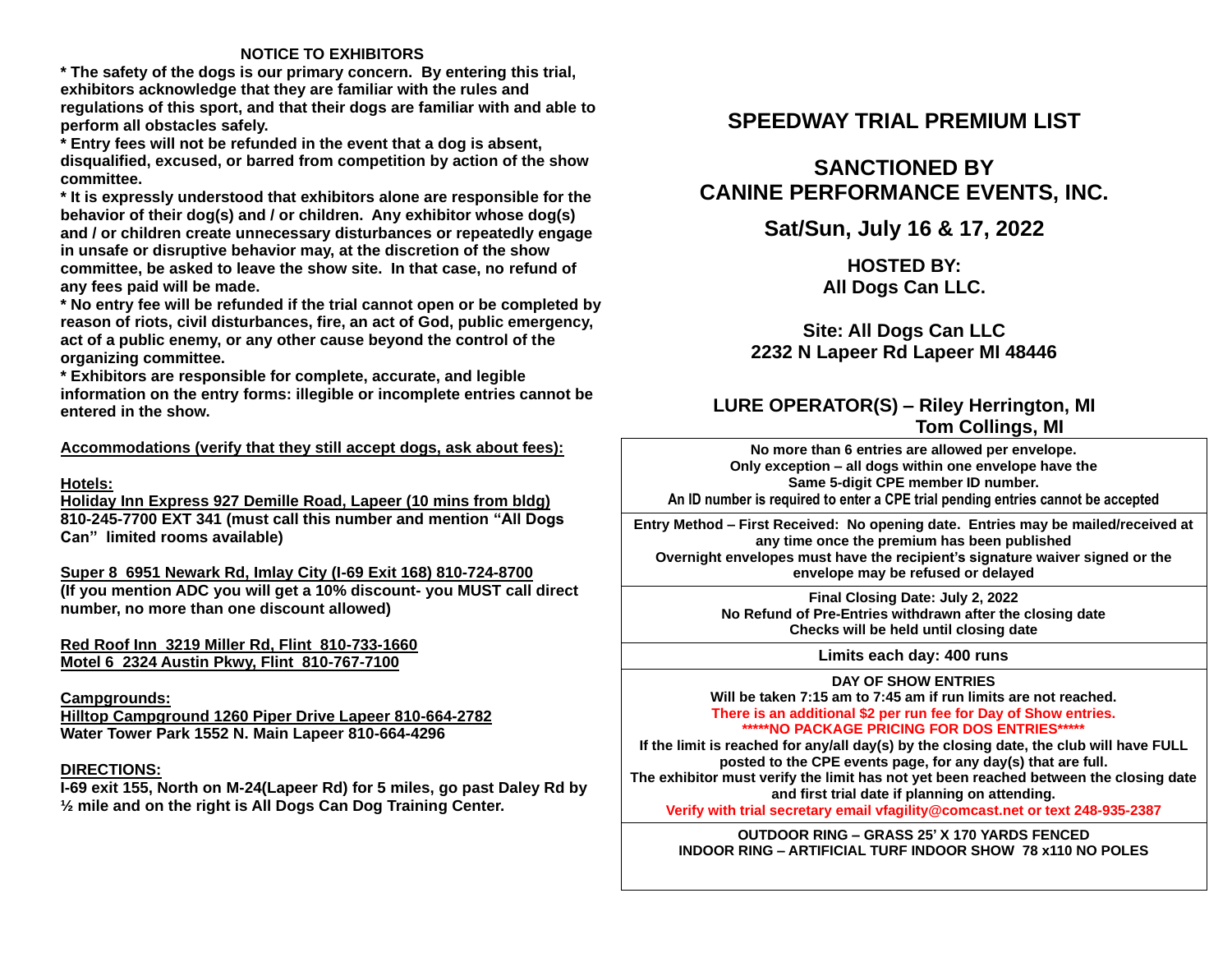| <b>Trial Chairperson</b>               | <b>Trial Secretary</b>             |  |  |
|----------------------------------------|------------------------------------|--|--|
| Name: Darlene Collings                 | Venisa Figure                      |  |  |
| Email: dmcbill55@yahoo.com             | 52826 Delena Dr., Macomb, MI 48042 |  |  |
|                                        | vfagility@comcast.net              |  |  |
|                                        | 248-935-2387                       |  |  |
| <b>Committee Members</b>               |                                    |  |  |
| Tom Collings, Kathy Whitman, Amy Reese |                                    |  |  |

**The following order is the scheduled order for the trial to be run. If the order needs to be changed for the trial due to extreme pre-trial circumstances, it will be posted in the confirmation letter sent to preentered exhibitors at least 7 days before the first trial day. The order will only be changed at the trial in the case of an extreme reason and must be agreed upon by the host club and judge(s).**

|                                                            | Sat. July 16, 2022                                                 | Sun. July 17, 2022              |  |  |  |
|------------------------------------------------------------|--------------------------------------------------------------------|---------------------------------|--|--|--|
|                                                            | <b>Pitstop 2 Rds</b>                                               | <b>Pitstop 2 Rds</b>            |  |  |  |
|                                                            | <b>Slingshot 2 Rds</b>                                             | <b>Slingshot 2 Rds</b>          |  |  |  |
|                                                            | Dragrace 50 2 Rds                                                  | Dragrace 50 2 Rds               |  |  |  |
|                                                            | Dragrace 100 2 Rds                                                 | Dragrace 100 2 Rds              |  |  |  |
|                                                            | <b>Pole Position Solo 2 Rds</b>                                    | <b>Pole Position Solo 2 Rds</b> |  |  |  |
|                                                            | <b>Pole Position Team 1 RD</b>                                     | <b>Pole Position Team 1 RD</b>  |  |  |  |
|                                                            | Hairpin Team 1 RD                                                  | Hairpin Team 1 RD               |  |  |  |
| CHECK-IN: 7:30 - 8:00 AM                                   |                                                                    |                                 |  |  |  |
| See the forms page at www.k9cpe.com for a membership form. |                                                                    |                                 |  |  |  |
|                                                            | See "Registering with CPE" in the online rulebook for registration |                                 |  |  |  |
| questions.                                                 |                                                                    |                                 |  |  |  |
|                                                            |                                                                    |                                 |  |  |  |

**PRIZES & AWARDS: Placement rosettes or ribbons will be awarded for 1st through 4th place for qualifying scores for all classes. Dogs with an NT (no time) are not eligible for any ribbons. Qualifying ribbons will be awarded to all dogs receiving a qualifying score, and Jr Handlers in all classes.** 

**See the online rulebook[, www.k9cpe.com,](http://www.k9cpe.com/) for SpeedWay divisions and scoring.**

**EXERCISE YOUR DOG RESPONSIBLY! PLEASE PICK UP AFTER YOUR DOG AT THE SHOW SITE AND HOTELS!**

**ALL DOGS MUST BE ON LEASH EXCEPT WHEN IN THE RING OR WARM UP AREA. THERE IS A LEASH LAW IN THE TRIAL SITE'S STATE.**

# **PLEASE VOLUNTEER TO WORK!**

 $\odot$  Trials run smoother with your help!  $\odot$ 

## **We will have worker sign up sheets available at the trial.**

Don't worry if you don't know how to do a job!

They are easy and we can show you how!

# **Worker bucks will be provided for workers.**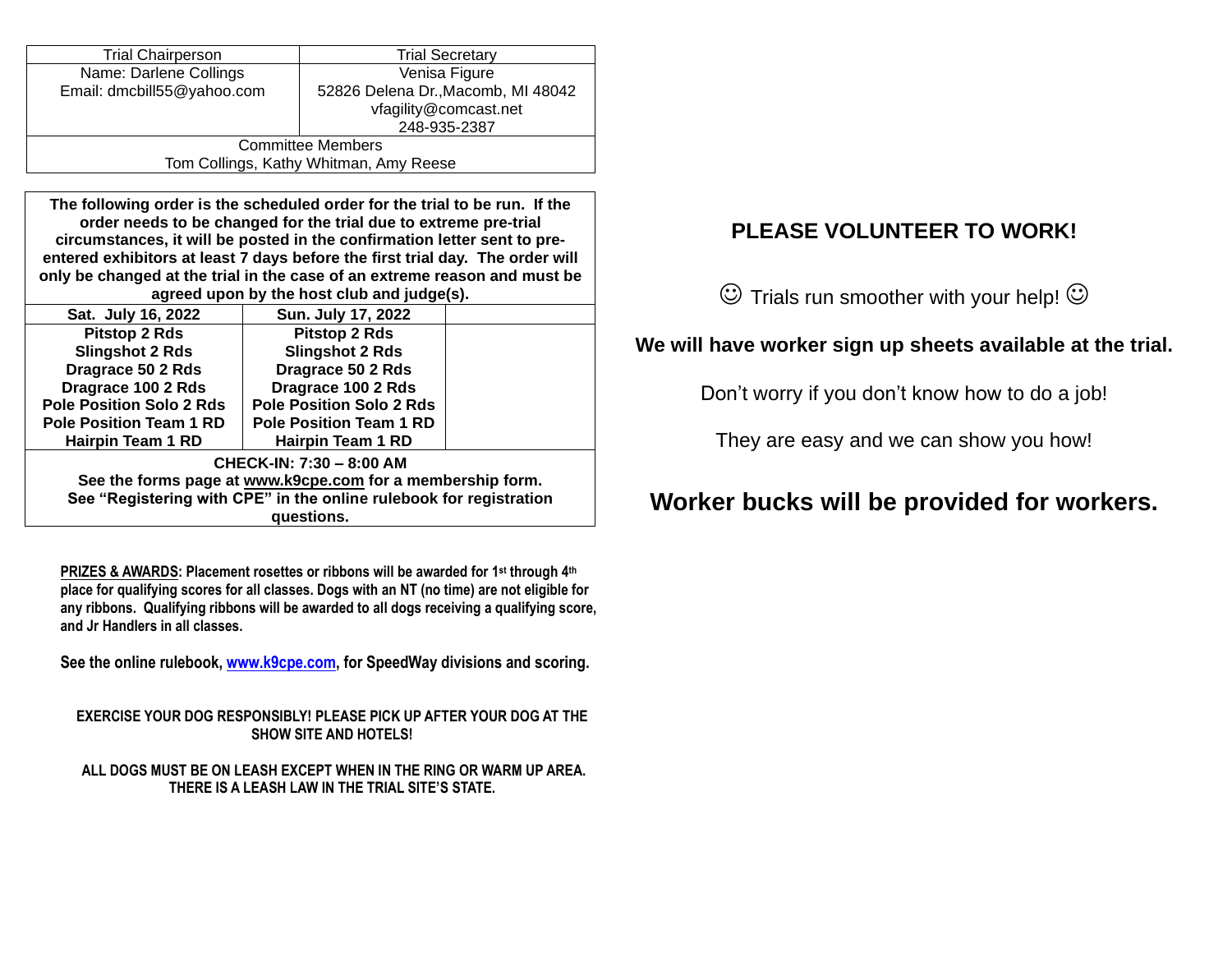### **CPE general SpeedWay trial rules: see the online rulebook at [www.k9cpe.com](http://www.k9cpe.com/) for further info on divisions and complete details.**

## **General CPE rules for entries/show site:**

- $\triangleright$  Dogs must be at least 15 months or older the first day of the trial
- $\triangleright$  Blind (both eyes), lame, in season or aggressive dogs may not enter the show. The Club may choose to exclude any of the above from the site.
- ➢ Dogs must be registered with CPE prior to the closing date of the trial, or by the trial date for Day of Show entries. Online Registration is available on the member services page: www.k9cpe.com
- $\triangleright$  Dogs must be able to be measured at their first show. If a dog cannot be measured, the dog cannot run and no refund will be issued. Dogs within ½" of a jump height require at least one more measurement. When dogs reach their second birthday, a measurement is required. All dogs must be measured at their first trial regardless of jump height.
- ➢ Only CPE Judges can measure dogs.
- $\triangleright$  Electronic shock collars are not allowed at ANY CPE trial training or bark.
- $\triangleright$  Handlers in all classes are permitted to walk the course, without a dog, prior to the start of the class. A warm-up jump shall be provided for all entered dogs. No relieving of dogs in the warm-up area.

## ➢ **Dogs in the ring, leashes, exiting the ring**

- ➢ Dogs shall run without anything attached to its body. This is for the safety of the dog. This includes no: collars, stitches, wraps or any other item. The only exception is a small barrette or rubber band to keep hair out of a dog's eyes. **Exception – Drag Race: a flat collar with nothing attached, is allowed to facilitate the catching of the dog at the end of the run.**
- $\triangleright$  Leashes may not have anything (other than name/license tags) attached to them when used in the ring.
- $\triangleright$  Dogs may enter the ring on a collar, quick release harness or head halti/leader. If prong collars are allowed per the show site, they may *not* be used to take a dog into the ring.
- $\triangleright$  Handlers may carry their leash with them on the course if done so, the leash must be in a pocket, out of sight of the dog.
- ➢ Dogs must be under the handler's control when leaving the ring
- $\triangleright$  Food, toys, training devices (includes fanny packs and leash attachments) are not allowed within 10' feet of the ring. Clickers, training whistles and squeaky toys are not to be used within distraction distance of the ring.
- $\triangleright$  The handler may not carry anything that could aid the dog in its performance. Exclusion: Handicapped/Differently Abled Handlers using a cane, scooter, wheelchair, etc., to enable their progression around the course.
- $\triangleright$  The handler may use any verbal or visual commands to direct the dog through the course.

**Questions?** See the rules page on the website, [www.k9cpe.com.](http://www.k9cpe.com/) For further questions, email CPE from the contact us webpage.

# Start your Engines,

# Run Fast and Furious,

# Cross the Finish Line!

# As Always, Have Fun!